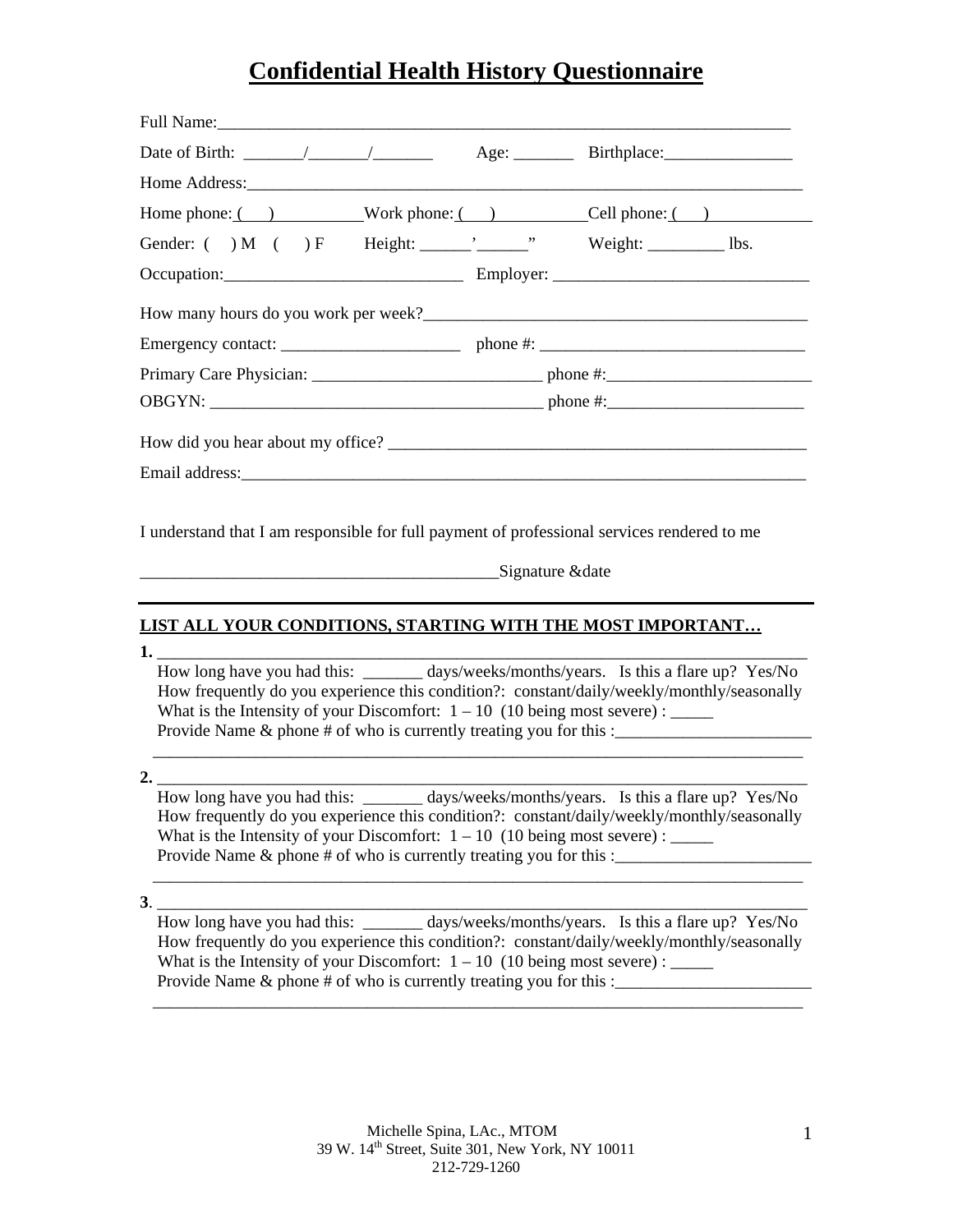### **Medical History:**

| <b>RECENT TESTS:</b> Please check any tests taken within last year and significant results: |                                                                                      |                      |                       |          |                                  |            |          |                               |
|---------------------------------------------------------------------------------------------|--------------------------------------------------------------------------------------|----------------------|-----------------------|----------|----------------------------------|------------|----------|-------------------------------|
|                                                                                             | ) Physical<br>$\left($                                                               | ) Cholesterol        |                       | $\left($ | ) Blood workup                   |            | $\left($ | ) HIV/AIDS                    |
|                                                                                             | ) Thyroid<br>€                                                                       |                      | Colonoscopy           | $\left($ | ) Stress Test                    |            | $\left($ | ) Hepatitis A/B/C             |
| €                                                                                           | ) MRI<br>€                                                                           | ) X rays             |                       | $\left($ | CAT scan                         |            | $\left($ | ) Prostate                    |
|                                                                                             | ) Mammogram<br>$\left($                                                              | ) Pap smear          |                       | $\left($ | ) Liver panel                    |            | $\left($ | ) Other:                      |
|                                                                                             | <b>Significant results:</b>                                                          |                      |                       |          |                                  |            |          |                               |
|                                                                                             | <b>FAMILY HISTORY: Please read the following directions carefully:</b>               |                      |                       |          |                                  |            |          |                               |
|                                                                                             | CHECK any condition you had in the past. CIRCLE if you currently have the condition. |                      |                       |          |                                  |            |          |                               |
| €                                                                                           | $)$ Addiction:                                                                       | $\left($             |                       |          | ) Ebstein Barr Virus, EBV        | $\sqrt{2}$ |          | ) Meningitis, viral/bacterial |
| €                                                                                           | ) Allergies                                                                          | $\left($             | ) Emphysema           |          |                                  | (          |          | ) Migraines                   |
| €                                                                                           | ) Anxiety / Panic Attacks                                                            | $\left($             | ) Epilepsy / Seizures |          |                                  | $\left($   |          | ) Mononucleosis               |
| €                                                                                           | ) Asthma                                                                             | (                    |                       |          | ) Eyes: glaucoma / cataracts (   |            |          | ) Multiple Sclerosis, MS      |
| €                                                                                           | ) Arthritis                                                                          | $\left($             |                       |          | ) Headaches: tension / cluster ( |            |          | ) Osteoporosis                |
| $\overline{ }$                                                                              |                                                                                      | $\overline{(\cdot)}$ |                       |          | ) Heart Disease: heart attack (  |            |          | ) Pneumonia                   |
| $\left($                                                                                    |                                                                                      | $\overline{(\ }$     |                       |          | ) Hepatitis A/B/C, chronic       | €          | ) Polio  |                               |
| $\overline{ }$                                                                              | $O(2n)$ Cancer:                                                                      | $\left($             | ) High Blood Pressure |          |                                  | €          |          | ) Psoriasis / Eczema          |
|                                                                                             | ) Chicken Pox                                                                        | $\left($             |                       |          | ) High Cholesterol:              | (          |          | ) Reflux / Ulcers             |
| $\overline{ }$                                                                              | ) Crohns / Colitis                                                                   | (                    |                       |          | ) High fevers: $\frac{\ }{\ }$   | €          |          | ) Rheumatic Fever             |
| €                                                                                           | ) Chronic Fatigue                                                                    | (                    | ) HIV / AIDS          |          |                                  | €          |          | ) STD:                        |
| €                                                                                           | ) Chronic Bronchitis                                                                 | €                    | ) Irritable Bowel     |          |                                  | €          | ) Stroke |                               |
|                                                                                             | ) COPD                                                                               | €                    | ) Jaundice            |          |                                  |            |          | ) Tendonitis                  |
| €                                                                                           | ) Depression                                                                         | $\left($             |                       |          | ) Leukemia:____________          | $\left($   |          | ) Thyroid: hypo / hyper       |
| €                                                                                           | ) Diabetes, Type I, II                                                               | €                    | ) Lymes Disease       |          |                                  | (          |          | ) Tinnitus: Hi / Low pitch    |
| €                                                                                           | ) Diverticulitis                                                                     | $\left($             | ) Lupus               |          |                                  | €          |          | ) Tumor / Mass: ________      |
|                                                                                             | ) Eating Disorder                                                                    | $\left($             | ) Measles / Mumps     |          |                                  |            |          | ) Turberculosis               |
| <b>CHECK IF FAMILY MEMBER HAS OR HAD THESE CONDITIONS:</b>                                  |                                                                                      |                      |                       |          |                                  |            |          |                               |

|                  |  | Heart Attack/Stroke Cancer High Blood Pressure High Cholesterol Depression |  |
|------------------|--|----------------------------------------------------------------------------|--|
| Mother<br>Father |  |                                                                            |  |
| <b>Siblings</b>  |  |                                                                            |  |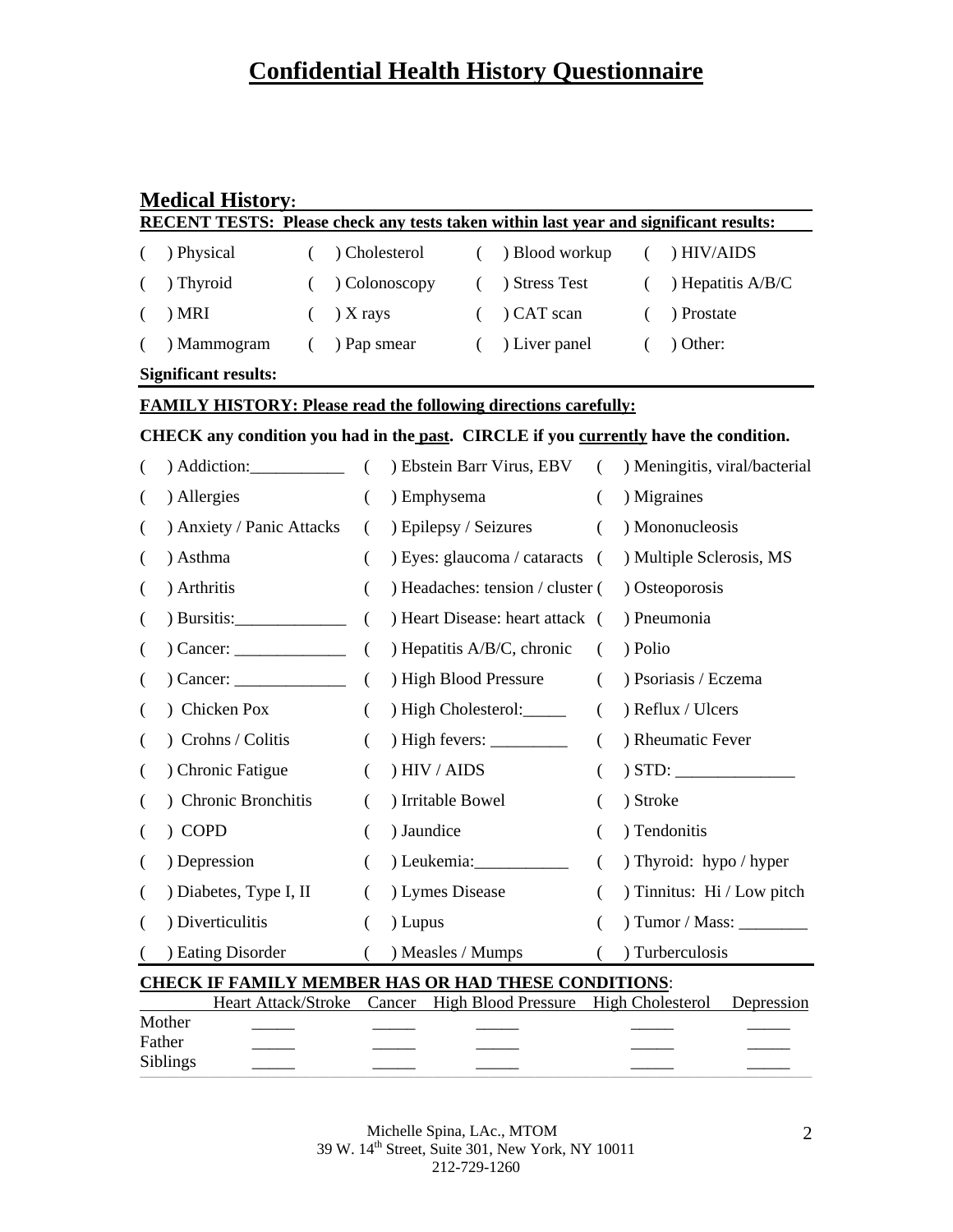| <b>Please list ALL Medications &amp; Supplements Dosage</b>                                                     |      |                                        | <b>Example 1</b> Taking for what condition |
|-----------------------------------------------------------------------------------------------------------------|------|----------------------------------------|--------------------------------------------|
| 1. $\qquad \qquad$                                                                                              |      |                                        |                                            |
|                                                                                                                 |      |                                        |                                            |
|                                                                                                                 |      |                                        |                                            |
| 4.                                                                                                              |      |                                        |                                            |
| Use back of paper if you need extra room. ____ See back of paper (check if needed)                              |      |                                        |                                            |
| <b>Please list ALL known Allergies:</b>                                                                         |      |                                        |                                            |
|                                                                                                                 |      |                                        |                                            |
|                                                                                                                 |      |                                        |                                            |
| $\begin{array}{c}\n3.\n\end{array}$                                                                             |      |                                        |                                            |
| <b>Please list ALL surgeries and/or Hospitalizations</b>                                                        | Year |                                        | For what condition                         |
|                                                                                                                 |      |                                        |                                            |
|                                                                                                                 |      |                                        |                                            |
|                                                                                                                 |      |                                        |                                            |
|                                                                                                                 |      |                                        |                                            |
| Please list ALL emotional and physical traumas (death, move, divorce, birth, car accident)                      |      |                                        |                                            |
|                                                                                                                 |      |                                        |                                            |
|                                                                                                                 |      |                                        |                                            |
|                                                                                                                 |      |                                        |                                            |
|                                                                                                                 |      |                                        |                                            |
| Please CHECK areas where you experience pain and discomfort:                                                    |      |                                        |                                            |
| HEAD ( ) temples ( ) forehead ( ) sinuses ( ) jaw                                                               |      | $\left($                               | ) back of head                             |
|                                                                                                                 |      |                                        |                                            |
| $TRUNK()$ neck $()$<br>) shoulders ( ) chest ( ) upper back(                                                    |      |                                        | ) mid-back                                 |
| ) low back ( ) abdomen ( ) intestines ( ) hips (<br>€                                                           |      |                                        | ) pelvic/groin                             |
| ARMS ( ) upper arm ( ) elbows ( ) forearms ( ) wrists ( ) hands & fingers                                       |      |                                        |                                            |
| LEGS ( ) thighs ( ) knees ( ) calves ( ) ankles ( ) feet & toes                                                 |      |                                        |                                            |
| <b>Is your pain or discomfort:</b> ( ) Sharp ( ) Burning ( ) Aching ( ) Cramping                                |      |                                        |                                            |
| ( ) Dull ( ) Fixed ( ) Moving ( ) Tight                                                                         |      |                                        |                                            |
| <b>What helps the pain?</b> ( $\bigcirc$ ) Cold ( $\bigcirc$ ) Heat ( $\bigcirc$ ) Exercise ( $\bigcirc$ ) Rest |      |                                        |                                            |
| <b>What makes the pain worse?</b> ( $\bigcirc$ ) Cold ( $\bigcirc$ ) Heat<br>$($ ) Pressure                     |      | $( )$ Exercise $( )$<br>$( )$ Humidity | ) Rest                                     |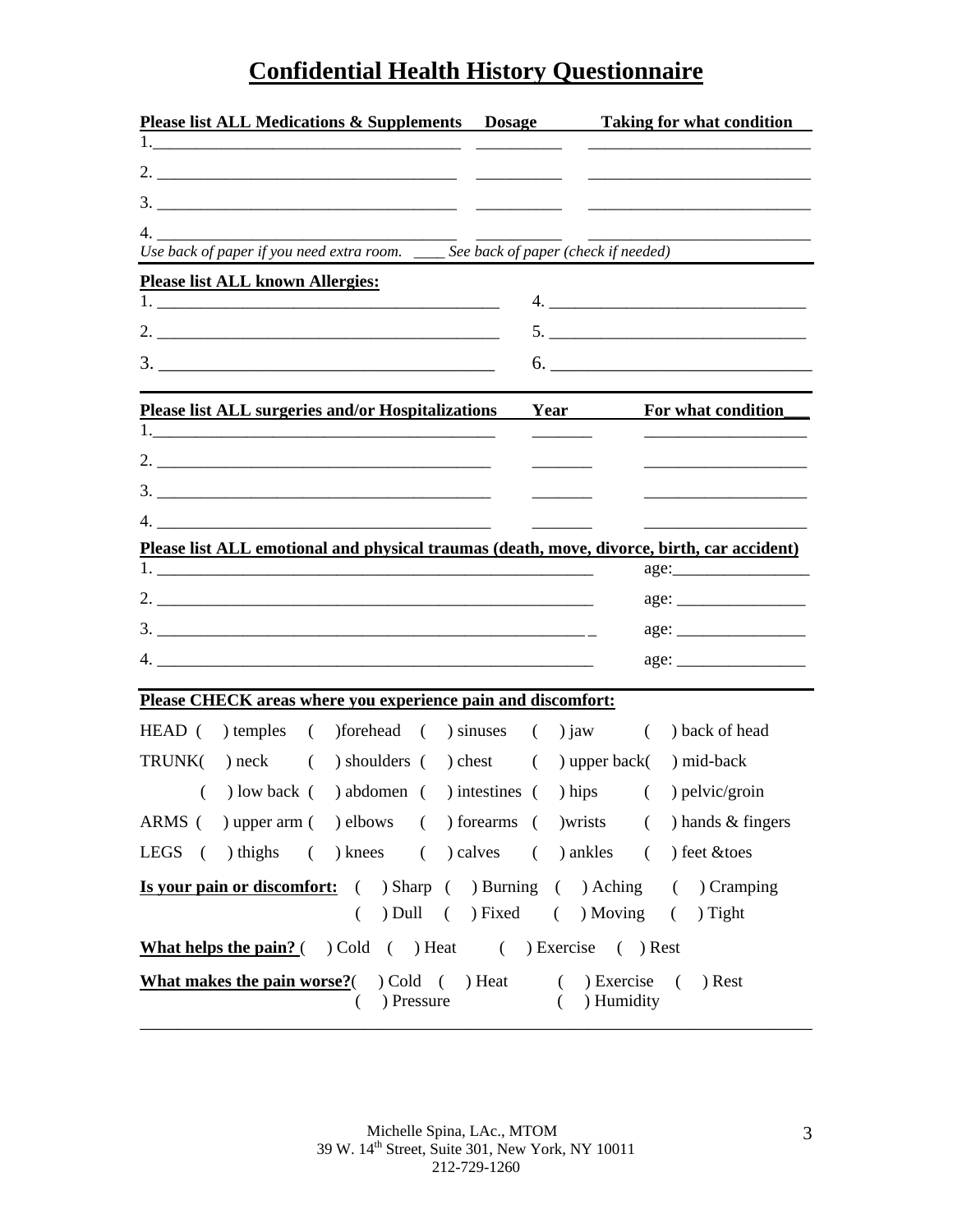| <b>WOMEN ONLY: MENSTRUAL CYCLE: Please fill out following information:</b>    |                                                                                                   |          |                                                             |        |          |          |                     |                           |          |            |                                                  |
|-------------------------------------------------------------------------------|---------------------------------------------------------------------------------------------------|----------|-------------------------------------------------------------|--------|----------|----------|---------------------|---------------------------|----------|------------|--------------------------------------------------|
| Age of first menstruation (menarche): _________ Could you be pregnant? YES/NO |                                                                                                   |          |                                                             |        |          |          |                     |                           |          |            |                                                  |
| Days of Cycle (period to period): $\#$ __________                             |                                                                                                   |          |                                                             |        |          |          |                     |                           |          |            |                                                  |
|                                                                               | Average number of days you bleed: ______________ Pregnancies: ________ Miscarriages: _______      |          |                                                             |        |          |          |                     |                           |          |            |                                                  |
|                                                                               | Please describe your pregnancies (full-term, complications, vaginal births): ____________________ |          |                                                             |        |          |          |                     |                           |          |            |                                                  |
|                                                                               | <b>CHECK</b> if you have or had any of these conditions?                                          |          |                                                             |        |          |          |                     |                           |          |            |                                                  |
|                                                                               | ) irregular cycles                                                                                |          | () pain between cycles () endometriosis () yeast infections |        |          |          |                     |                           |          |            |                                                  |
| €                                                                             | D & C                                                                                             | $\left($ | ) cervical dysplasia                                        |        |          | $\left($ |                     |                           |          |            | ) fibrocystic breasts ( ) ovarian cysts          |
| (                                                                             | ) hysterectomy: partial or full                                                                   |          |                                                             |        |          | $\left($ |                     | ) pain during intercourse |          |            |                                                  |
|                                                                               | Mark an "B" if symptom occurs Before your cycle begins, "D" if during, and "A" if after.          |          |                                                             |        |          |          |                     |                           |          |            |                                                  |
| $\left($                                                                      | ) anxiety                                                                                         | $\left($ | ) breast swelling                                           |        | $\left($ |          | ) breast tenderness |                           | $\left($ |            | ) heavy bleeding                                 |
| €                                                                             | ) breast lumps                                                                                    | $\left($ | ) clots                                                     |        | $\left($ |          | ) constipation      |                           | $\left($ |            | ) scanty bleeding                                |
| €                                                                             | ) diarrhea                                                                                        | $\left($ | ) depression                                                |        | $\left($ |          | ) food cravings     |                           | $\left($ |            | ) vaginal discharge                              |
| (                                                                             | ) headaches                                                                                       | $\left($ | ) irritability                                              |        | $\left($ |          | ) nausea            |                           | $\left($ | ) spotting |                                                  |
| (                                                                             | ) abdominal pain                                                                                  | €        | ) spotting                                                  |        | $\left($ |          | ) fatigue           |                           |          |            |                                                  |
| €                                                                             | ) sweating                                                                                        | $\left($ | ) water retention                                           |        | $\left($ |          | ) vaginal discharge |                           |          |            |                                                  |
|                                                                               | Please fill in the following menstruation chart, even if you no longer have a cycle!!             |          |                                                             |        |          |          |                     |                           |          |            |                                                  |
|                                                                               |                                                                                                   |          |                                                             |        |          |          |                     |                           |          |            | *Day 1 *Day 2 *Day 3 *Day 4 *Day 5 *Day 6 *Day 7 |
|                                                                               | <b>Color:</b> (pale brown, pale red, bright                                                       |          |                                                             | $\ast$ | $\ast$   |          | $\ast$              | $\ast$                    | $\ast$   | $\ast$     | $\ast$                                           |
|                                                                               | red, brown, rust, dark, purple, other                                                             |          |                                                             | $\ast$ | $\ast$   |          | $\ast$              | $\ast$                    | $\ast$   | $\ast$     | $\ast$                                           |
|                                                                               | Amount of flow (normal, heavy,                                                                    |          |                                                             | $\ast$ | $\ast$   |          | $\ast$              | $\ast$                    | $\ast$   | $\ast$     | $\ast$                                           |
|                                                                               | light, spotting                                                                                   |          |                                                             | $\ast$ | $\ast$   |          | $\ast$              | $\ast$                    | $\ast$   | $\ast$     | $\ast$                                           |
| Pain/cramps: (lower abdomen,                                                  |                                                                                                   |          |                                                             | $\ast$ | $\ast$   |          | $\ast$              | $\ast$                    | $\ast$   | $\ast$     | $\ast$                                           |
| ovaries, low back, groin                                                      |                                                                                                   |          |                                                             | $\ast$ | *        |          | $\ast$              | $\ast$                    | $\ast$   | $\ast$     | $\ast$                                           |
| Pain/cramps: Quality (dull,                                                   |                                                                                                   |          |                                                             | $\ast$ | $\ast$   |          | $\ast$              | $\ast$                    | $\ast$   | $\ast$     | $\ast$                                           |
| $\ast$<br>achy, sharp, stabbing, moving                                       |                                                                                                   |          |                                                             |        | $\ast$   |          | $\ast$              | $\ast$                    | $\ast$   | $\ast$     | $\ast$                                           |
| $\ast$<br><b>Clots:</b> (dime size, nickel, quarter size)                     |                                                                                                   |          |                                                             |        | $\ast$   |          | $\ast$              | *                         | $\ast$   | $\ast$     | $\ast$                                           |
|                                                                               | Color: (black, red, purple)                                                                       |          |                                                             | *      | $\ast$   |          | $\ast$              | ∗                         | $\ast$   | $\ast$     | $\ast$                                           |
|                                                                               | Other symptoms:                                                                                   |          |                                                             | *      | $\ast$   |          | $\ast$              | ∗                         | $\ast$   | $\ast$     | $\ast$                                           |
|                                                                               | $\ast$<br>(v) vomiting, (N) nausea                                                                |          |                                                             |        |          |          | $\ast$              | $\ast$                    | $\ast$   | $\ast$     | $\ast$                                           |
|                                                                               |                                                                                                   |          |                                                             |        |          |          |                     |                           |          |            |                                                  |

### **MEN ONLY: Please check if you are experiencing any of the following symptoms:**

| ) Enlarged Prostate | ) Impotence       | ) Premature ejaculation |               |  |
|---------------------|-------------------|-------------------------|---------------|--|
| ) Testicular pain   | ) Low sperm count | Low sex drive           | $\Delta$ PSA: |  |

\*Please remember to bring all medical records and your primary physician's information.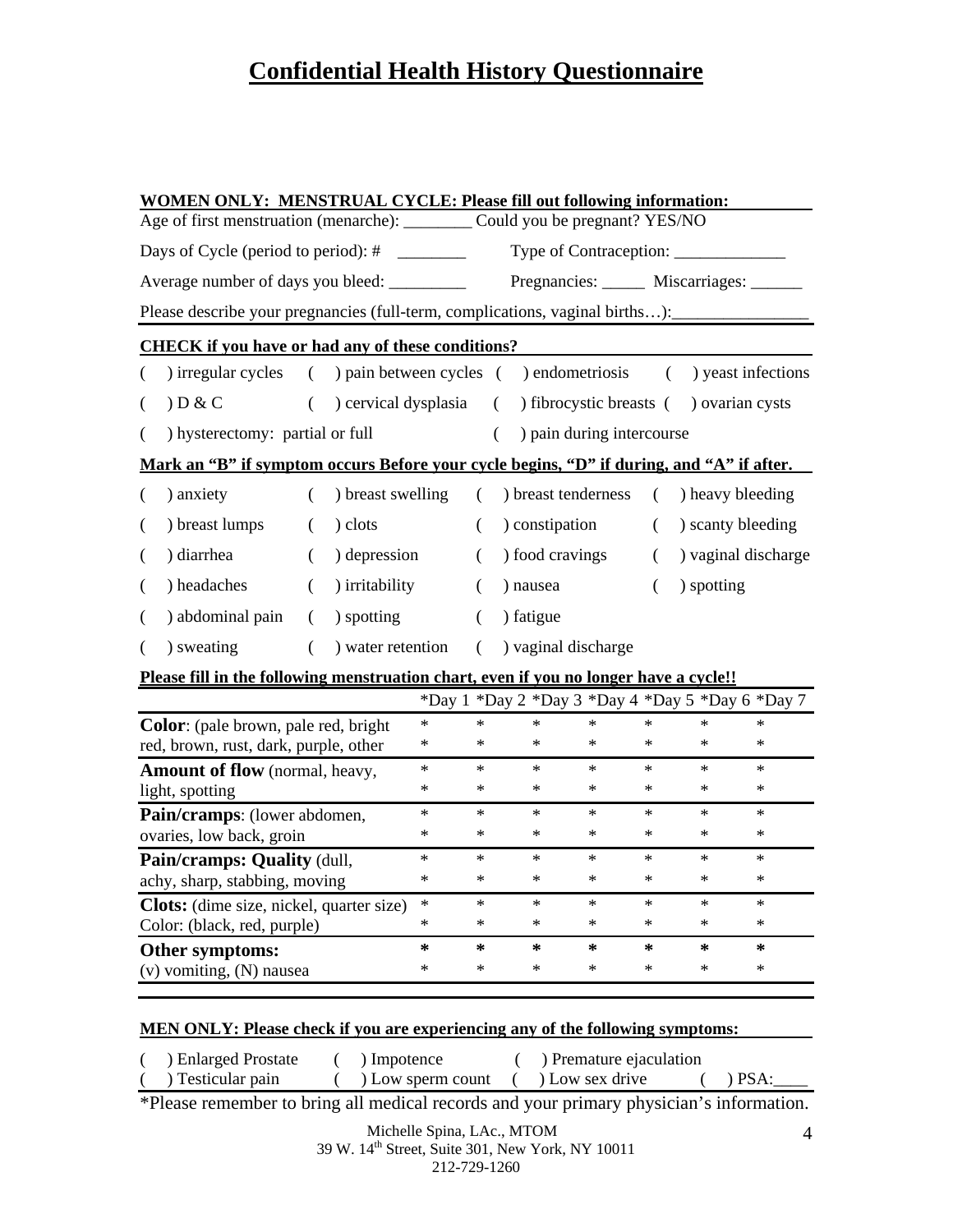Patient/Guardian Signature: Print Name:

**Please check the following if you have experienced it within the last 6-12 months. When given multiple symptoms on one line, circle all that apply. Be as thorough as possible.** 

| <b>Heart</b>                                           | Lung                                                                  |
|--------------------------------------------------------|-----------------------------------------------------------------------|
| )Heart disease:                                        | ( ) Lung disease:                                                     |
| ) Tendency to speak loudly and quickly<br>€            | ) Frequent colds/upper respiratory infections<br>$\left($             |
| ) Palpitations<br>€                                    |                                                                       |
| ) Anxiety<br>(                                         | ) Cough                                                               |
| ) Night sweats<br>(                                    | ) Nose Bleeds                                                         |
| ) Ulcers/sores in the mouth or tongue                  | ) Sinus Congestion                                                    |
| ) Restlessness<br>€                                    | ) Dry Mouth                                                           |
| ) Difficulty staying asleep                            | ) Dry Throat<br>Dry Nose                                              |
| ) Mental confusion<br>€                                | ) Dry Skin                                                            |
| ) Chest pain, may travel to shoulder<br>$\overline{(}$ | ) Skin tends to be itchy flaky                                        |
| ) Frequent dreams<br>$\overline{ }$                    | ) Difficulty breathing: with inhaling with exhaling                   |
| ) Rash on the chest<br>$\overline{ }$                  | ) Allergies: seasonal/food/chemical: ________                         |
| ) Wakes up unrefreshed                                 | ) I experience Grief and/or Sadness                                   |
| ) Hot flashes<br>(                                     | ) Shortness of Breath                                                 |
| ) Poor circulation                                     | ) Sneezing                                                            |
| ) Drink coffee (# cups per week ________)              | ) Smoke cigarettes (# per day _______ )                               |
| ) speech problems<br>(                                 | ) perspire easily                                                     |
| ) feeling of impeding doom                             | ) craves spicy foods                                                  |
| <b>Small Intestine</b>                                 | <b>Large Intestine</b>                                                |
| ) Bad Breath                                           | ( ) Constipation                                                      |
| ) Heartburn                                            | ) Dry stools                                                          |
| ) burning urination<br>$\left($                        | $)$ BM: _______ x every _______ day                                   |
| ( ) lower abdominal pain                               | ) Gas: no odor/odor                                                   |
| <b>Spleen</b>                                          | ) Diarrhea: no odor/odor                                              |
| ( ) Poor short term memory                             | ) Undigested Food in Stools<br>) Inability to<br>$\left($<br>$\left($ |
| concentrate<br>$\left($                                | )Difficulty letting go of things                                      |
| ) Bruises easily<br>€                                  | ) Hemorrhoids                                                         |
| ) Appetite High___ Low___<br>€                         | ) Diverticulitis or Colitis                                           |
| ) Abdominal Bloating<br>(                              | ) Pain in lower abdomen                                               |
| ) Fatigue after Eating<br>$\overline{(}$               | ) Irritable Bowel Syndrome                                            |
| ) Cravings for Sweet/Salty<br>€                        | Crohn's Disease                                                       |
| ) Overweight _______lbs.<br>€                          | ) Blood in Stools                                                     |
| ) Loose Stools/diarrhea<br>€                           | ) Mucous in Stools                                                    |
| ) Prolapsed Organs:                                    |                                                                       |
| ) Hemorrhoids                                          | <b>Dampness</b>                                                       |
| ) Tendency to Worry                                    | ) Tendency to gain weight in abdomen/buttocks                         |
| ) Overthinking/Obsessive Thoughts                      | ) General sensation of heaviness                                      |
| ) Muscle Weakness                                      | ) Foggy thinking                                                      |
| <b>Stomach</b>                                         | ) Swollen hands/joints                                                |
| ) Stomach Pain                                         | ) Swelling of the legs/arms/abdomen                                   |
| ) Belching/Hiccoughs                                   | ) Chest congestion                                                    |
| ) Reflux/Heartburn                                     | ) Snoring                                                             |
| ) Nausea/Vomitting                                     | ) Nausea                                                              |
|                                                        | Michelle Spina, LAc., MTOM<br>5                                       |

39 W. 14<sup>th</sup> Street, Suite 301, New York, NY 10011 212-729-1260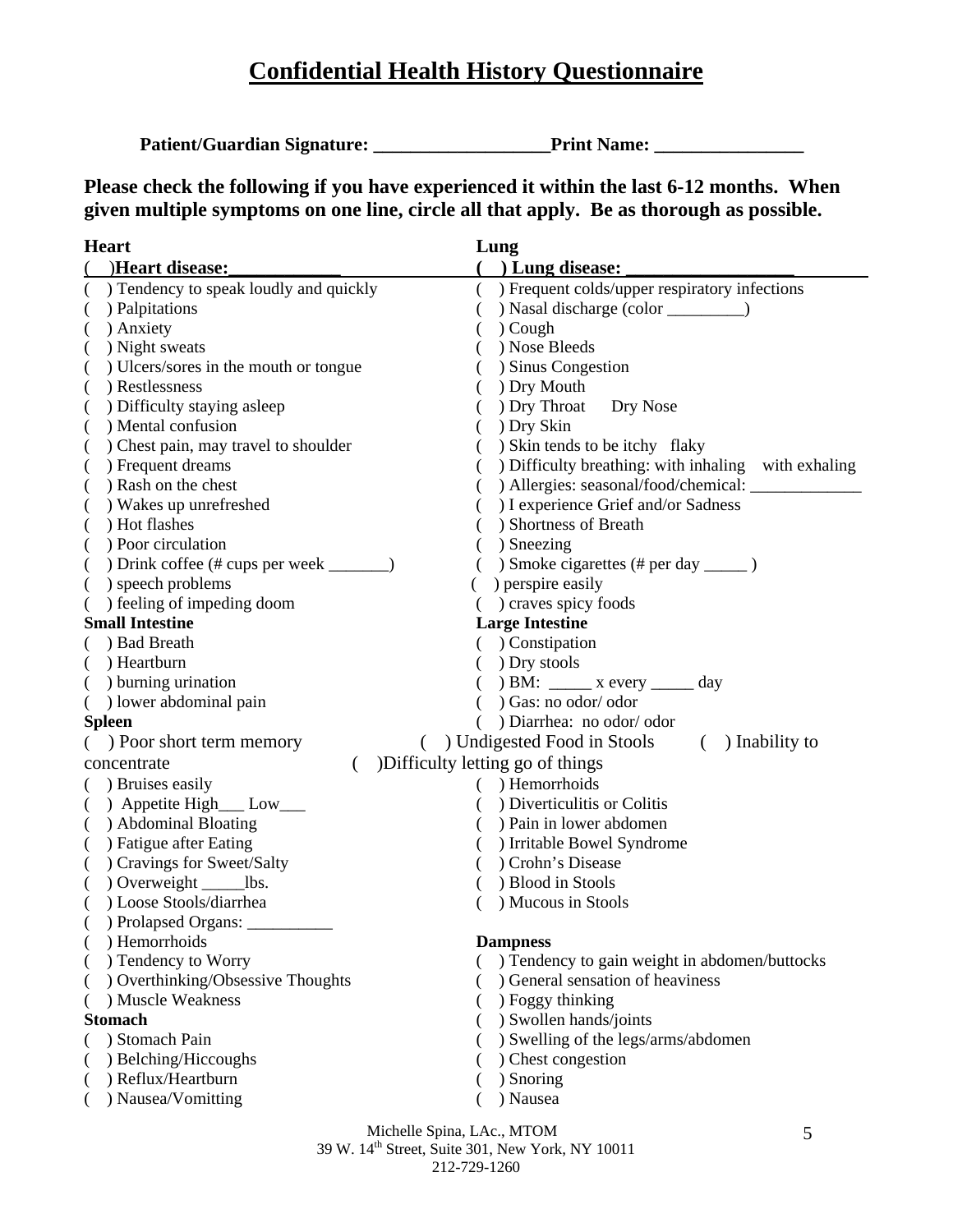- ( ) Bad Breath ( ) Overweight \_\_\_\_\_\_ lbs ( ) Excessive Appetite ( ) Difficulty getting out of bed ( ) Excessive Thirst ( ) Symptoms aggravated by humidity ( ) Bleeding, swollen or painful gums ( ) Fatigue **Kidney Liver ( )** Poor kidney function **( )** Jaundice **( )** Ringing in ears: low/high pitch **( )** Liver disorder: hepatitis/high liver enzymes ( ) Memory problems ( ) Alternating diarrhea-constipation ( ) Knees: Weak ( ) Chest Pain ( ) Knees: painful ( ) Tight sensation in chest ( ) Low Back Pain ( ) Bitter Taste in the mouth ( ) Crave Salty foods ( ) Irritability/Anger easily<br>( ) Difficulty Conceiving (Infertility) ( ) Experience Frustration f ( ) Frequent Cavities ( ) Depression () Easily broken bones () Skin rashes : ( ) Excessive Hair Loss ( ) High-pitched ringing in ears ( ) Dry thin hair ( ) Tendency to have headaches: stress related ( ) Kidney stones ( ) Seizures/convulsions ( ) Hearing Loss ( ) Muscle twitching/cramping/spasms ( ) Libido: high/low ( ) Numbness/Tingling ( $)$  Wake up during night to urinate:  $\_\ x$  ( $)$  High stress level ( ) Lack of bladder control ( ) Do not like change (a) Fear (b) Feel like I have a Lump in my throat ( ) Easily startled ( ) Brittle nails/pale nail beds (a) Hot flashes **(b) Sexually transmitted disease ( )** Perspires easily( ) Drink alcohol (# per week\_\_\_\_\_): kind:\_\_\_\_\_\_\_\_\_ ( ) Menopausal ( ) Blurry Vision or other eye disorder: \_\_\_\_\_\_\_\_ ( ) Dry mouth with thirst ( ) Near sighted or Far sighted ( ) Hot sensation in hands/feet/chest **Gallbladder**  ( ) Sweaty hands/feet ( ) Hip pain/sciatica ( ) Hot Body temperature (sensation) ( ) Gallstones ( ) Do not get a menstrual period ( ) Headache on sides of head ( ) Irregular menstruation ( ) Timidity/shyness ( ) Difficult to sweat/Do not sweat ( ) Limited range of motion - hips ( ) Cold hands/feet ( ) Limited range of motion – neck, shoulder ( ) Bone loss: osteoporosis/osteopenia ( ) Neck & shoulder tension ( ) Thyroid disorder: hypo/hyper ( ) Difficulty making decisions **( )**Slow to heal **Immune System & Circulation Bladder** ( ) Low Energy/Fatigue ( ) Urine color: dark/yellow/red/brown ( ) Shortness of Breath ( ) Amount of urine: excessive/small ( ) Easily catch colds ( ) Tendency toward Bladder infections ( ) General weakness ( ) Cloudy urination ( ) Sweating with little exertion ( ) Difficult to start to urinate ( ) Bruise easily
- 
- ( ) Frequent urination: \_\_\_\_ x day ( ) Pale complexion
- ( ) Urinary incontinence ( ) Dry hair dry skin
- ( ) Painful urination ( ) Palpitation
- 
- 
- 
- 
- 
- 
- 
- 
- 
- 
- 
- 
- $($ ) Experience Frustration frequently
- 
- 
- 
- 
- 
- 
- 
- 
- 
- 
- 
- 
- 
- ( ) Night Sweats ( ) Eyes:Itchy Hot Dry Gritty Tearing sensitive to light
	-
	-

- 
- 
- 
- 
- 
- 
- ( ) Cold body temperature (sensation) ( ) Waking too early and inability to fall back asleep
	-
	-

- 
- 
- 
- 
- 
- 
- ( ) Blood in urine ( ) Tendency toward anemia
	-
	-
	-